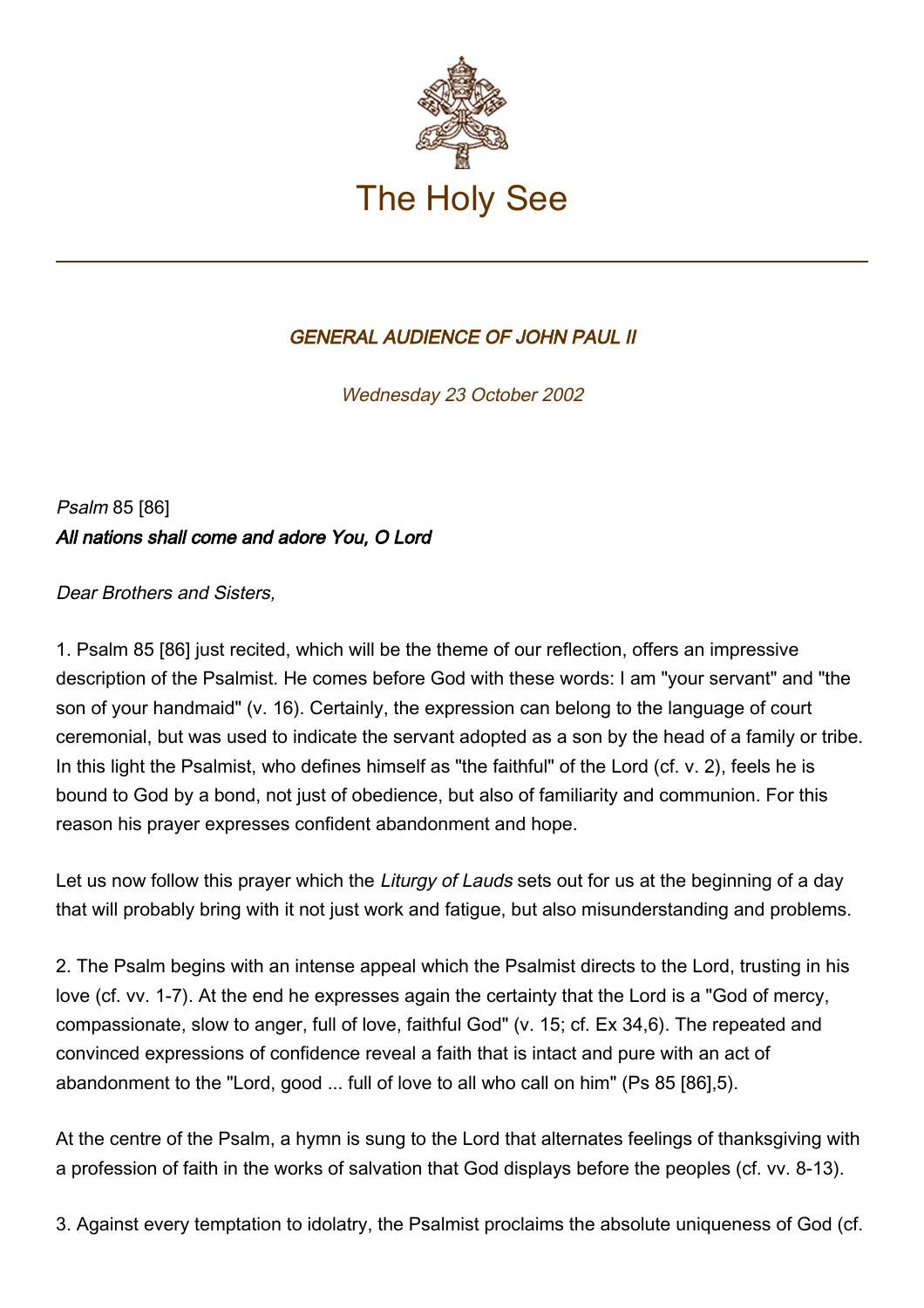v. 8). In the end he expresses the bold hope that one day "all the nations" shall adore the God of Israel (v. 9). This wonderful prospect finds its fulfillment in the Church of Christ because he sent his apostles to teach "all nations" (Mt 28,19). No one but the Lord can offer a full liberation because all depend on him as creatures and all must turn to him in an attitude of adoration (cf. Ps 85 [86],9). In fact, he manifests in the cosmos and in history his wonderful works, that give witness to his absolute lordship (cf. v. 10).

At this point the Psalmist presents himself before God with an intense and pure appeal: "Show me, Lord, your way so that I may walk in your truth; give me a simple heart to fear your name" (v. 11).

The petition to be able to know the will of God is wonderful as is the prayer to obtain the gift of "a simple heart" like that of a child, who without duplicity and calculation entrusts himself fully to the Father to direct him on the path of life.

4. Then, from the lips of the faithful flows praise of the merciful God who does not allow him to fall into despair and death, evil and sin (cf. vv. 12-13; Ps 15,10-11).

Psalm 85 [86] is a prayer that is dear to Judaism, that inserted it into the liturgy of one of the most important solemnities, Yom Kippur or the Day of Atonement. The Book of the Apocalypse, in turn, extracted a verse from it (cf. v. 9), placing it in the glorious heavenly liturgy at the heart of the "song of Moses, the servant of God, and the song of the Lamb": "All nations shall come and worship you" and the Apocalypse adds: "for your [just] judgments have been revealed" (Apoc 15,4).

St Augustine dedicated a long and passionate commentary to our psalm in his Expositions on the Psalms transforming it into a song of Christ and of the Christian. The Latin translation, in v. 2, in conformity with the Greek version of the Septuagint instead of the term "faithful" uses the word "holy one": "Preserve my life for I am holy". In reality, only Christ is holy. However, St Augustine reasons, even the Christian can apply these words to himself: "I am holy for you have sanctified me; because I received, not because I had [it of myself]; because you gave it to me, not because I merited it". Therefore, "every Christian by himself, therefore also the whole Body of Christ may say it, may cry everywhere, while it bears tribulations, many temptations and offences: "Preserve my soul because I am holy. Save your servant, my God, who hopes in you'. See, this holy man is not proud since he puts his trust in God" (Esposizioni sui Salmi, vol. II, Rome 1970, p. 1251. For an English translation, cf. Expositions on the Book of Psalms, vol. IV, Oxford 1850, p. 189).

5. The holy Christian opens himself to the universality of the Church and prays with the Psalmist: "All the nations that you have created shall come and adore you, O Lord" (Ps 85 [86],9). Augustine comments: "All the nations in the one Lord are one people, this is true oneness. As there is the Church and churches, and those are churches which are also the Church, so that is a "people' which was peoples; formerly, peoples, many peoples, now only one people. Why only one people?